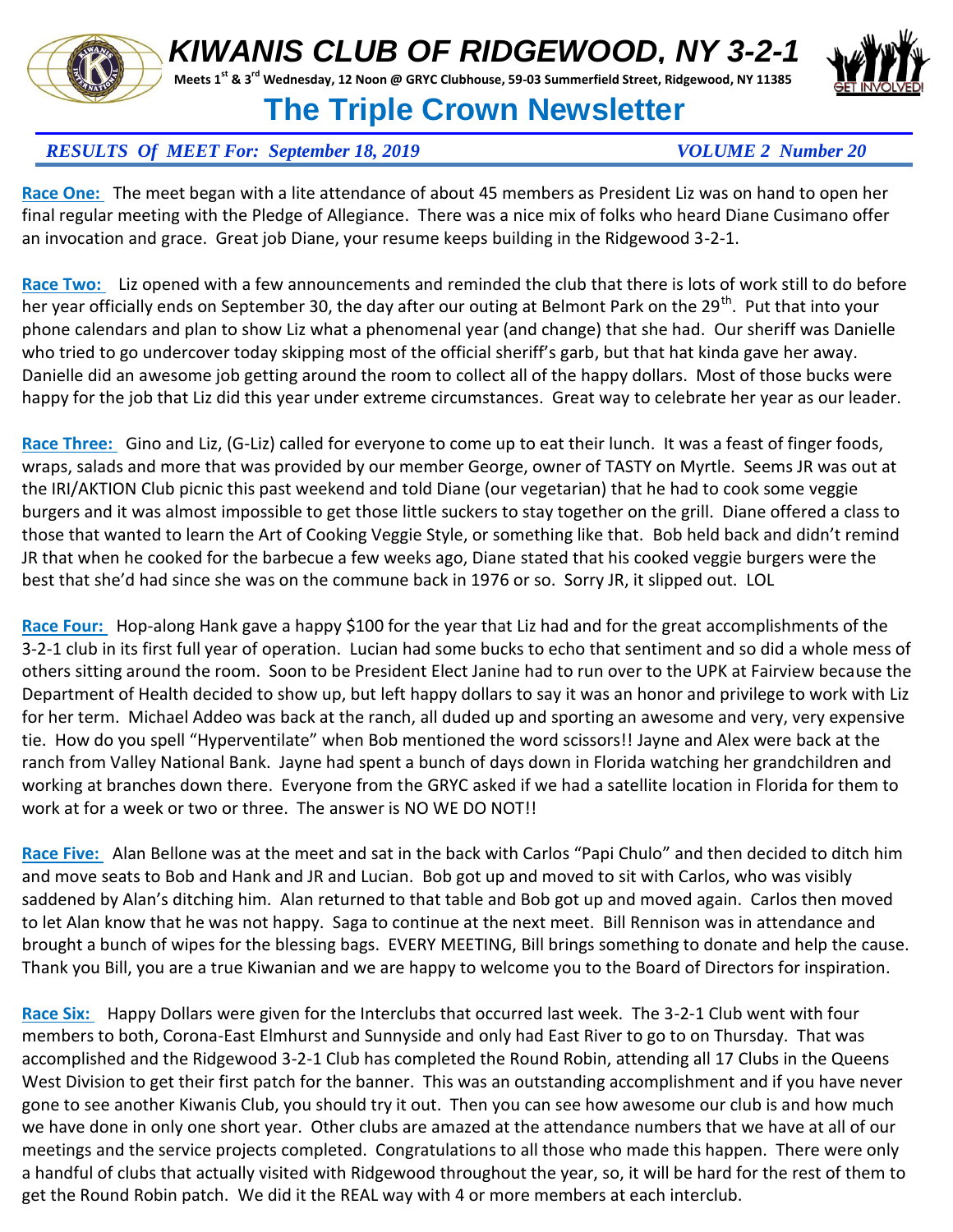**Race Seven:** Diane Cusimano had happy dollars to save Michael Addeo's tie that cost more than my entire outfit times 5. Linda Monte had happy dollars to thank Club for their partnership with the Arbitration Rock Day at the Onderdonk House. It was a great event. Alan Bellone said that he would take the Miami Dolphins in the Football Pool because they lost 42-0 and he's a real cheap skate. Chris McDougall took the Jets, so he may not be paying anything into the pool this season. Joe the Plumber took the Jets, you know the drill and Rafal Ziolkowski took the Patriots, so he'll be forking over some bucks this year. The Football Fundraiser that Hank and JR have started on a weekly basis can raise a ton of money for the Club since there are over 20 members participating. Anyone else who wants "in" just need contact me with your team. Here's how it works, EACH week, if YOUR NFL team WINS, you contribute \$20 for the win. So, if you are a cheapskate, pick a team that really bites and you save money each week. IF you are a generous, caring and want to support kids kinda person, then you pick a promising team and donate on a weekly basis. The list of teams by 3-2-1 member is later in the bulletin. Yes, two people can have the same team. IF you didn't understand all of that, just call me or email me and say you want to be a generous human being and we will assign a team to you.

Maureen was at the meet without Kevin but Bernie Z was at the meet with wife Ann. BettyAnn Monahan was at the meet and guess what, so was her husband and member, ME. Joining BettyAnn was Michele Woerner who used to babysit for the Monahan kids. Yes, Michele is also the daughter of Bob and Janet Pullano. Tina went out with her daughter and couldn't make the meet, but Henrietta Maier was present and accounted for. A paltry number of GRYC Directors and staff were on hand at the Clubhouse. Sad showing for sure. Ricky was joined by Aunt and Uncle, AnneMarie and Richie Siemer who took applications for membership. Great stuff. Christine and Danielle were present and Gino, Ariel and Maricelis were handling the front table. Paul, Sabrina, and Jennifer shared in the festivities. Did I forget to mention that Beverly, Oscar and Edwing had a bite to eat along with Cat, Carmen and Shiv. Bernie donated a ton of dollars for his being a good sport last week.

**Race Eight:** Upcoming Events include:

**September 23rd – Queens West Division Mtg at 7 PM.**

**September 29th – Belmont Race Track Day and Liz's Celebration for Presidency. \$50 per ticket September 26th – Ridgewood 3-2-1 Board Meeting at Zum Stammtisch at 6:30 PM All welcome October 2nd – Gino's Installation along with his Board of Directors. This is at 7PM at the Clubhouse. \$20 pp**

**Race Nine: Liz ended the meeting a few minutes tardy at 1:10 by hitting the gong. Happy Dollars and Food Money collected for this meet was \$ 610.**

**3** – 2 – 1... AND THEY'RE



**Sorry NO PICTURES taken this week and it's a bit of boring newsletter. We need a club photographer who can feed me some stuff. Volunteers??**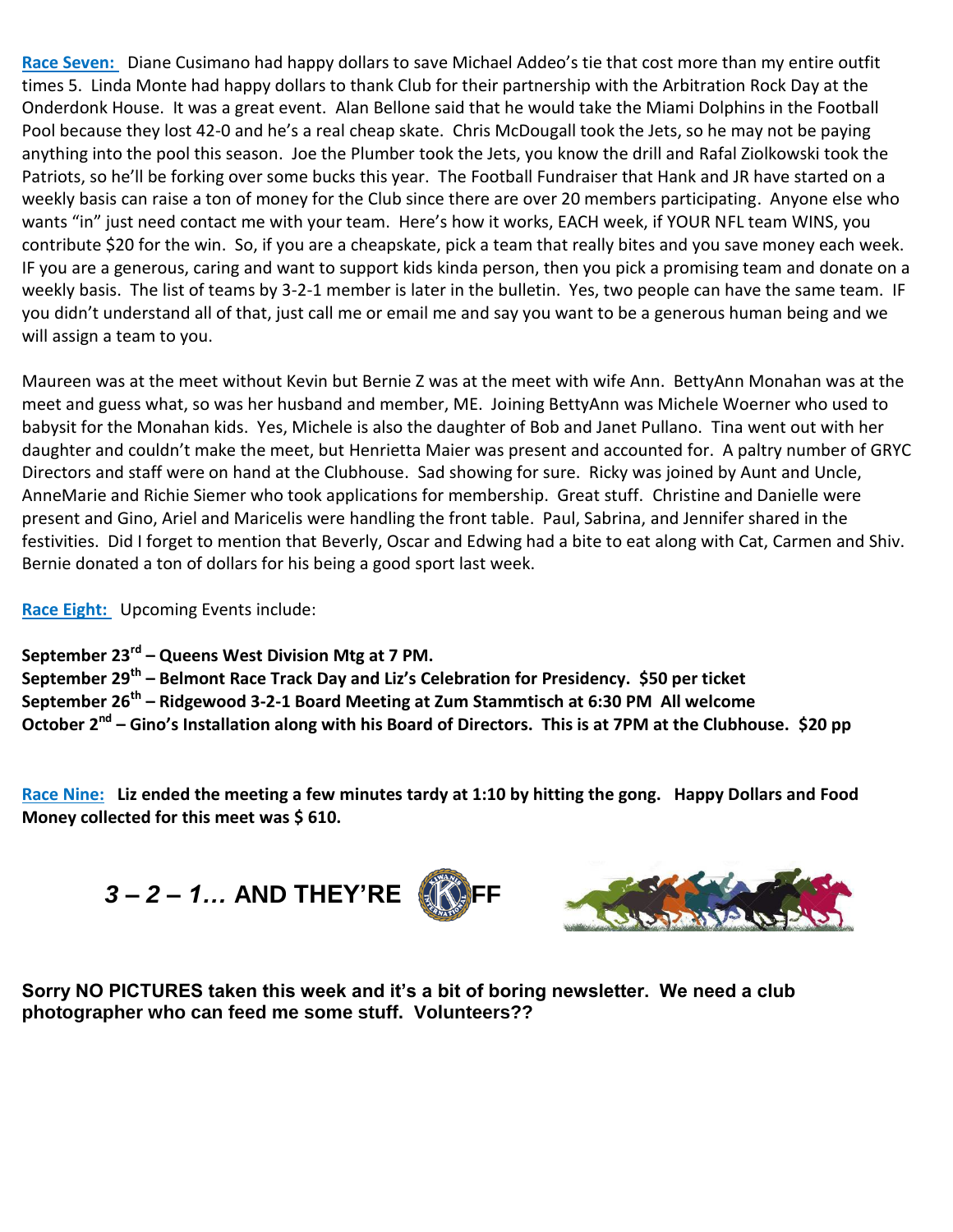



# *2019-2020 Board of Directors*

| <b>Immediate Past President</b> | <b>DPP Liz Fitzgerald</b>                                              |  |
|---------------------------------|------------------------------------------------------------------------|--|
| <b>President</b>                | <b>Gino Ancona</b>                                                     |  |
| <b>President Elect</b>          | <b>Janine Mahon</b>                                                    |  |
| 1 <sup>st</sup> Vice President  | <b>Maricelis Romero</b>                                                |  |
| 2 <sup>nd</sup> Vice President  | <b>DPP Margie Stahl</b>                                                |  |
| <b>Secretary</b>                | <b>DPP Hank Kraker</b>                                                 |  |
| <b>Treasurer</b>                | <b>DPP Dave Fitzgerald</b>                                             |  |
| <b>One Year Board</b>           | <b>Bill Rennison</b><br><b>David Volcy</b><br><b>JR Velepec</b>        |  |
| <b>Two Year Board</b>           | <b>Ricky Wahmann</b><br><b>Diane Cusimano</b><br><b>DPP Kenny Dunn</b> |  |
| <b>Three Year Board</b>         | <b>PLG John Stahl</b><br><b>Ariel Triunfel</b><br><b>Lucian Matej</b>  |  |
| <b>Advisor to the Board</b>     | <b>DPP Bob Monahan</b>                                                 |  |
| <b>Advisor to the Board</b>     | <b>DPG Joe Aiello</b>                                                  |  |

*Please join us at Zum Stammtisch on Thursday evening, September 26th at 6:30 PM*